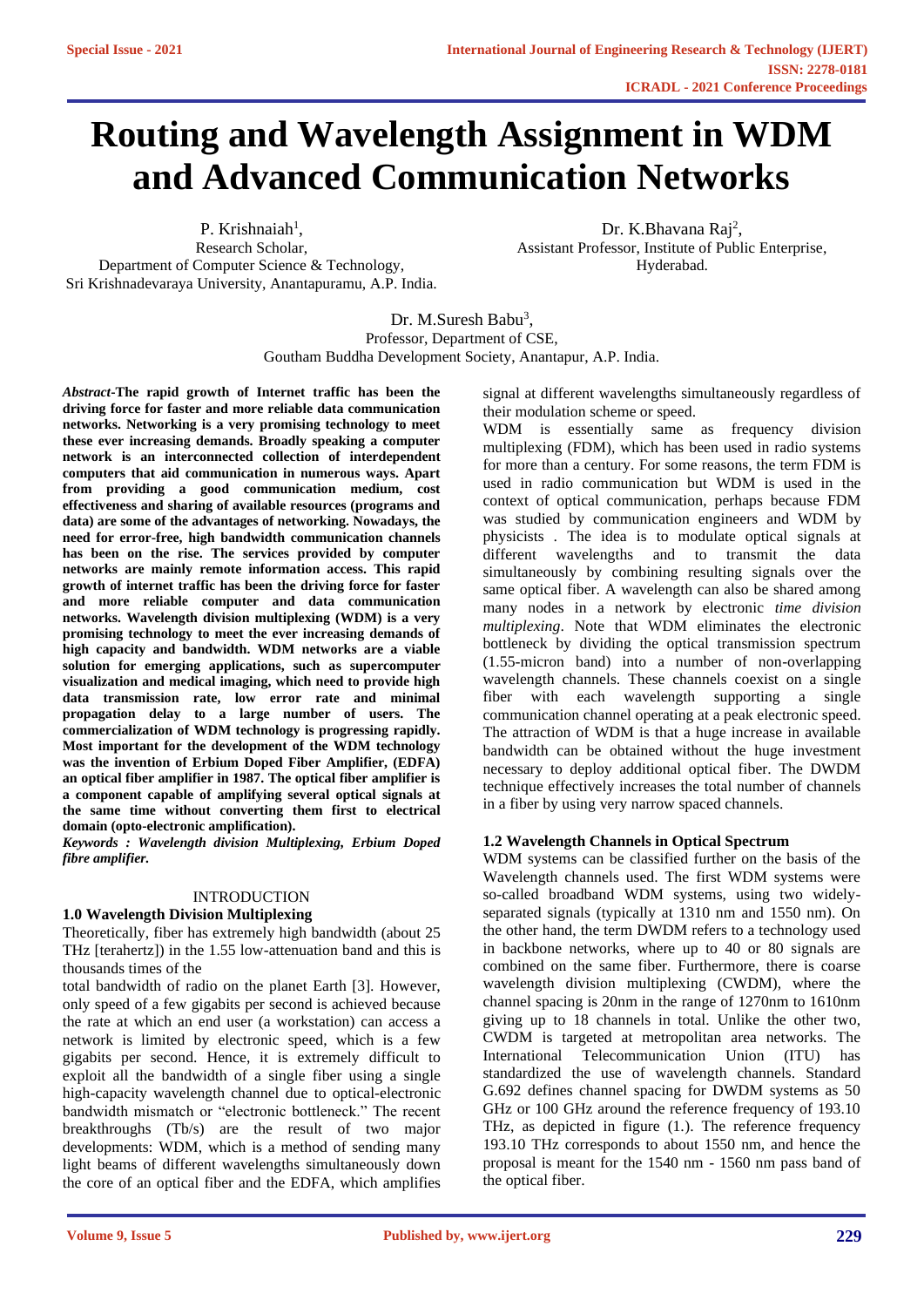

Figure 1.1: The optical spectrum and 8 wavelength channels.

## **2.0.Components of All-Optical WDM Network**

During recent years lots of efforts have been made for the development of better optical components to enable alloptical WDM-networks. The most important components are light sources, tunable optical filters, optical switches and of course the fiber. Different components are briefly presented in the following sections.

## **2.1. Light Sources**

One of the important elements of an optical system is the light source. For communication purpose, a good light source should be quickly tunable with a wide range of wavelengths. To make a component commercially attractive low price and low power consumption are vital parameters . The time scale of tuning depends upon the technique used i.e. with optical packet switching the requirements are somewhere between microseconds and nanoseconds while with circuit switched WDM-networks the time scale is slower.

## **2.2. Tunable Filters**

A tunable optical filter is also one of the important parts of the optical network. Many promising approaches have been studied including Fabry-Perot, acousto-optic, electro-optic and liquid crystal Fabry-Perot filters. The filters have two important parameters dealing with the performance: tuning range and tuning time. The tuning ranges are from around 10 nm up to 500 nm, while the tuning time is from few nanoseconds up to 10 milliseconds.

# **2.3. Optical Cross-Connects/Switches**

The optical switch or Optical Cross-Connect (OXC) is a device which can dynamically be configured to connect the given input ports to any of the output ports. The optical switches can be classified according to their flexibility:

- 1. A *non-blocking switch* means any connection pattern can be realized by reconnection of some or all of the current connections.
- 2. *Wide-sense non-blocking switch* is a switch which can be configured to add any new connections without interrupting previously configured connections through the switch.
- 3. *Strict-sense non-blocking switch* on the other hand can be defined as that switch which can add new connections any time without interrupting any of the current connections.

## **3.0. Components of Wavelength Routed Networks**

In WDM-networks each fiber contains *W* wavelength channels and thus the optical switches should be capable to treat channels individually. The optical cross-connects used in WDM-networks can be divided into two categories [10]:<br>wavelength selective cross-connect (WSXC) and wavelength selective cross-connect (WSXC) and wavelength interchange cross-connect (WIXC). A wavelength selective cross-connect is a device capable of configuring any given input λ-channel from arbitrary input port to a given output port (using the same wavelength). *Wavelength translation* (conversion) is an operation where an incoming signal using  $\lambda_1$ -channel is converted to another channel  $\lambda_2$  at the output port. Wavelength interchange crossconnect as depicted in figure (1.4), is a more advanced device than WSXC which can manipulate wavelengths of the signals as well, i.e. an incoming signal can emerge from the switch using another wavelength. Hence, such a device can configure  $\lambda_1$ -channel from any input port to any output port using  $\lambda_2$ -channel, i.e. it is capable of doing wavelength translations as well. Clearly, a WIXC device is not only more complex than WSXC, but it also gives more flexibility in the configuration of the network and hence leads to more efficient use of the network resources. Both the WSXC and WIXC are devices where every input channel is connected to not more than one output-channel (permutation switch).



Figure 2.0: The basic components of the wavelength routed network (WSXC & WIXC)

## **3.1. Wavelength Converters**

Wavelength conversion is a process of converting the signal from one wavelength on an incoming link to a different wavelength on an outgoing link and wavelength converters are devices which are used to perform these wavelength conversions. Wavelength conversion allows more efficient use of the network resources and without wavelength conversion the so called wavelength-continuity constraint has to be satisfied, i.e. the lightpath reserves the same wavelength all the way along the route. Hence, even if there are free channels available on every link of the network, some connections may not be configured unless wavelength conversion is possible in some of the nodes. Again, an easy solution is to do the opto-electronic wavelength conversion where the optical signal is first converted to the electrical domain and then reproduced in the optical domain at a different wavelength. This helps to improve the wavelength reuse in which wavelength can be spatially reused to carry different connections on different fiber links in the network. The drawback with this approach is the limited bit rate of electronics. There are four types of wavelength conversion: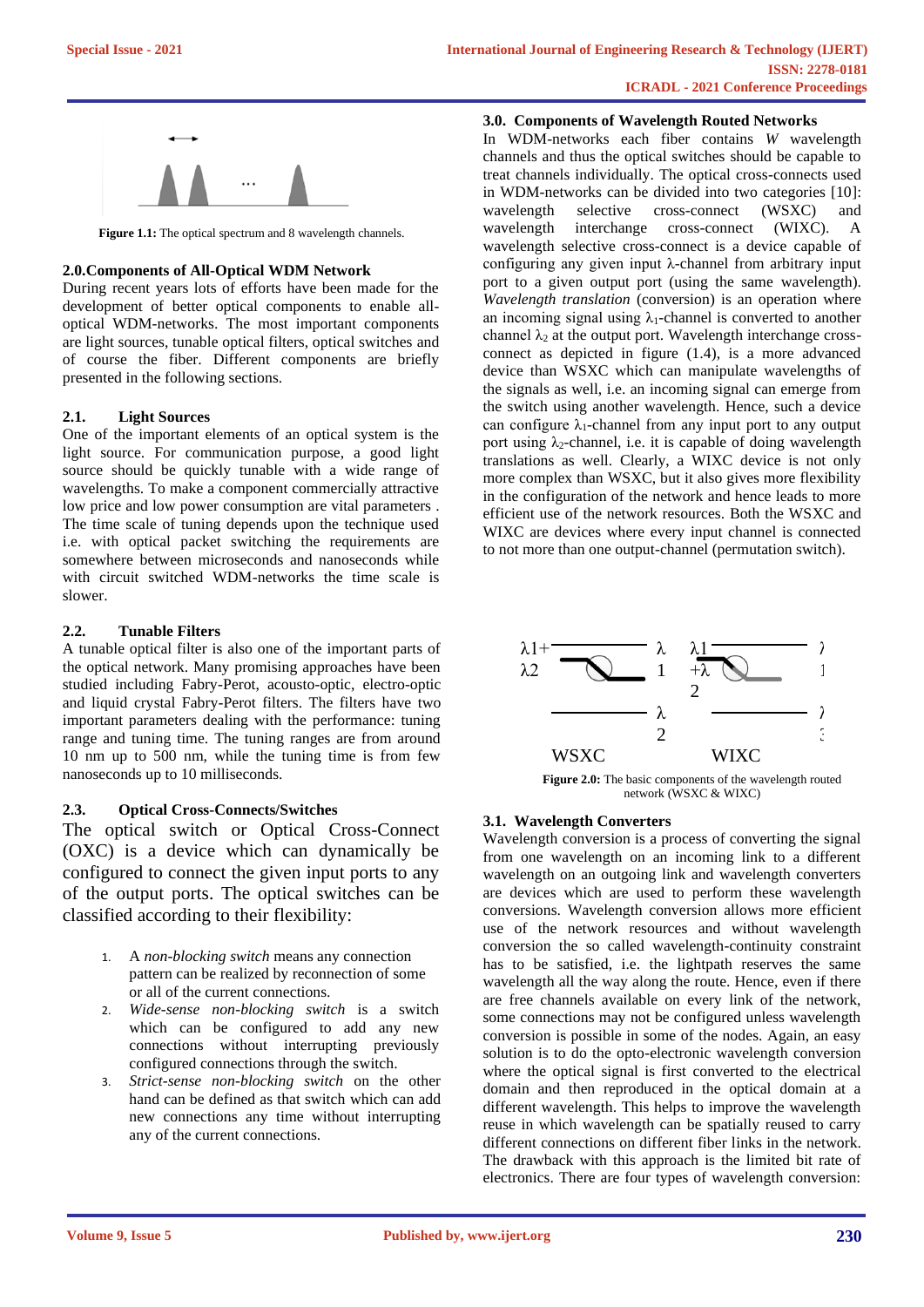full wavelength conversion, limited wavelength conversion, fixed conversion and partial wavelength conversion. In full conversion any incoming wavelength can be shifted to any outgoing wavelength, while in limited conversion not all incoming channels can be connected to all outgoing channels. In fixed conversion each incoming channel may only be connected to one or more predetermined channels. In partial wavelength conversion, different nodes in the network can have different levels of wavelength conversion capability.

### **3.2.Optical Amplifiers**

The attenuation of optical signals is low in comparison to electrical signals. Still there is a possibility that longdistance links may require amplifiers in order to operate properly. The optical signal loses its energy because of transmission impairments in a fiber. Long distance optical transmission is possible only by signal amplifiers that provide a power boost to the signals. The traditional way to solve this problem is to convert the signal back to electrical domain for amplification and retransmit it optically. This approach requires knowledge of used bit rate and modulation. A new solution is to use amplifiers operating totally in optical domain. This solution is called Optical Amplifiers.

#### **3.3 Internet Protocol**

The Internet Protocol (IP) has been a massive success story during the last thirty years. Nowadays, the internet standards are defined within the Internet Engineering Task Force (IETF) which coordinates the standardization work in the internet community. The Requests for Comments (RFC) form the backbone of documents and describes how things are to be done on the internet. The IP defines a packet based way to communicate over a heterogeneous environment including slow modem links as well as high capacity backbone routes. Generally, IP network is a best effort network with no guarantee for any Quality of Service (QoS). The related layer 4 protocols are Universal Datagram Protocol (UDP) and Transmission Control Protocol (TCP) which are built upon the internet protocol. The UDP is a connectionless protocol to send an IP packet. Nothing is guaranteed, the packet may be lost without any feedback. It is left to the application to solve the possible problems. The TCP on the other hand is a connection oriented protocol where the stream of bytes is guaranteed to reach the destination in the correct order (or the failure is reported to both the ends).

#### **3.4 SDH and SONET**

SDH stands for the Synchronous Digital Hierarchy and is widely used transmission system in Europe. SONET, Synchronous Optical Network is its American counterpart.SDH is defined by the European Telecommunications Standards Institute (ETSI), while the SONET is defined by the American National Standards Institution (ANSI). These standards define the line rates, coding schemes, bit-rate hierarchies, restoration and network management. Equipment from different vendors can be used together and network operators get more freedom in building their networks. Both systems use a small time frame containing header and a payload as a basic building block. Higher transmission rates are obtained by byte-interleaving the basic time frames. Almost all of the processing is done digitally.

Given a WDM network, the problem of routing and assigning wavelength to lightpaths is of paramount importance in these networks. The clever algorithms are needed in order to ensure that Routing and Wavelength Assignment (RWA) function is performed using a minimum number of wavelengths. The number of available wavelengths in a fiber link plays a major role in these networks which is increasing day by day. Packet switching in wavelength routed networks can be supported by using either a single-hop or a multi-hop approach, in a way similar to broadcast-and-select networks. In the multi-hop approach, a virtual topology (a set of lightpaths or optical layer) is imposed the physical topology by setting WXCs in the nodes.



**Figure 3.0:** Possible layers in a WDM optical transport network

Existing internet backbone network consist of high-capacity IP routers interconnected by point-to-point fiber links. Traffic is transported between routers through high-speed gigabit links. These links are realized by SONET or ATMover-SONET technology. The backbone routers are IP-over-SONET or IP-over-ATM-over-SONET technology to route IP traffic in backbone network. Most of the SONET-based backbone transport networks provide data interface at the rate of OC-3 and OC-12. The traffic demand is growing at a faster rate and a point has been reached where the data interfaces at the rate of OC-48 and more are required. Upgrading the existing SONET transport infrastructures to handle these high-capacity interface rates is not desirable as it is impractical to go for upgrading every time the interface rate increases. Also, such upgrading is not economical. A viable and cost-effective solution is to use WDM technology in backbone transport networks. In IP-over-WDM networks, network nodes are interconnected by WDM fiber links and those nodes employ WXCs and electronic processing elements. In a typical WDM backbone network, the electronic processing element can be an IP route, ATM switch or a SONET system. Any two IP routers in this network can be connected together by a lightpath. Two nodes that are not connected directly by a lightpath communicate using multi-hop approach, i.e., by using electronic packet switching at the intermediate nodes. The electronic packet switching can be provided by IP routers, ATM switches or SONET equipment leading to an IP-over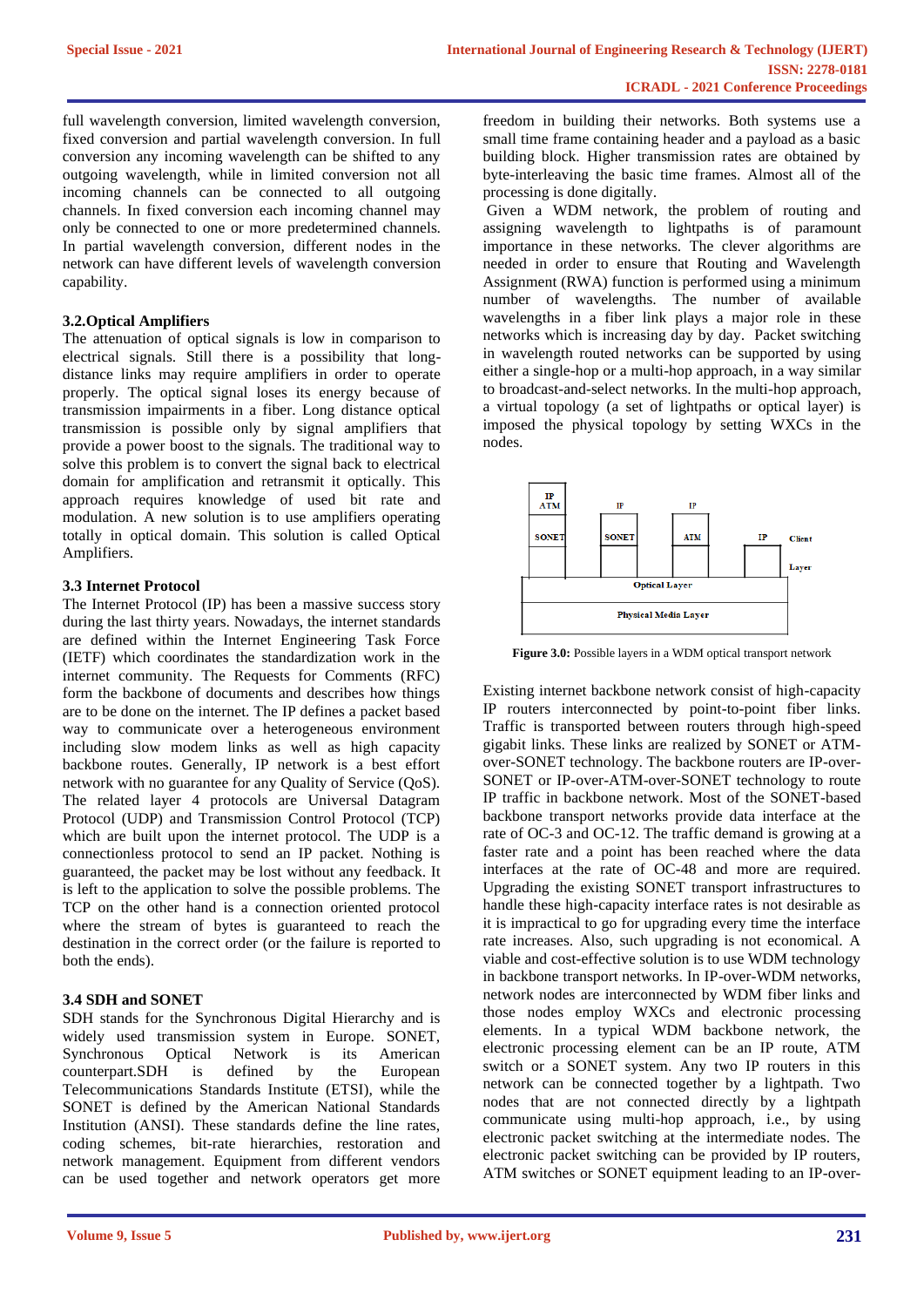WDM or an ATM-over-WDM or a SONET-over-WDM network respectively.

## **3.5. Constraints in Wavelength Routed WDM Optical Networks**

Some of the important issues in wavelength routed optical WDM networks include routing and wavelength assignment problem as a single complete problem, wavelength routing and rerouting problem, wavelength assignment, connection request, minimizing the effect due to wavelength continuity constraint, design, reconfiguration, survivability, traffic grooming, minimization of blocking probability, improvement of fairness, wavelength conversion and IPover-WDM.

## **4.0. Routing and Wavelength Assignment problem**

Sitting in the heart of WDM is the *routing and wavelength assignment* problem. The problem of routing and wavelength assignment is crucial in wavelength routing networks. RWA is the unique feature of WDM networks in which lightpath is implemented by selecting the path of a physical link between source and destination edge nodes and reserving a particular wavelength on each of these links for the lightpath. Thus for establishment of an optical connection, one must deal with the selection of the path (Routing problem) as well as allocating the available wavelengths for the connections (Wavelength Assignment problem). This resulting problem is known as *routing and wavelength assignment* problem.

Routing and wavelength assignment is critically important to increase the efficiency of optical networks. Connection requests may be of three types: static, incremental and dynamic. With static traffic, the entire set of connections is known in advance and then the problem is to set up lightpaths for these connections in a global fashion while minimizing network resources utilization such as number of wavelengths or number of fiber links in the network. In incremental traffic case connection requests arrive sequentially, a lightpath is established for each connection and the lightpath remains in the network indefinitely. In case of dynamic traffic a lightpath is set up for each connection request as it arrives and lightpath is released after some finite amount of time. The objective in this incremental and dynamic traffic cases is to set up lightpaths and to assign wavelengths in a manner that minimizes the amount of connections blocking or maximizes the number of connections that are established in the network at any time. In wavelength routed WDM networks a connection is realized by a lightpath. In order to establish a connection between a source-destination pair a wavelength continuous route needs to be found between the node pair. An algorithm used for selecting routes and wavelengths to establish lightpaths is known as routing and wavelength assignment algorithm.

## **4.1. Static Verses Dynamic RWA**

In a wavelength routing network, the connection request (traffic demand) can be considered either *static* or *dynamic*, it can be said that lightpath requests can be either *offline* or *online* respectively. In case of a static RWA connection requests are known as a *priori* The traffic demand may be specified in terms of source-destination pairs. These pairs are chosen based on an estimation of long-term traffic requirement between the node pairs. In a static traffic pattern (offline lightpath requests) a set of lightpaths are set up all in advance and remain in the network for long time; they can be considered *permanent*. The RWA problem is known as *offline RWA* in this case. The objective is to assign route and wavelengths to all demands so as to minimize the number of wavelengths used. The dual problem is to assign route and wavelengths so as to maximize the number of demands satisfied for a fixed number of wavelengths. The above problems are categorized under SLE problem. The SLE problem has been shown to be NP-complete (i.e. it is computationally intractable or, in other words, the only known algorithms that find an optimal solution require exponential time in the worst case). Therefore, polynomialtime algorithms which produce solutions close to the optimal one are preferred. In case of dynamic RWA, connection requests arrive and depart from a network one by one in a random manner. The lightpaths once established remain for a finite time. In a dynamic traffic pattern a lightpath is set up for each connection request as it arrives and lightpath is released after some finite amount of time. The lightpaths are switched in this case and are then provided in a circuit-switched fashion. The RWA problem here is called online RWA.

## **4.2. Solution to RWA Problem**

A good RWA algorithm is critically important to improve the performance of wavelength-routed WDM networks. In, a heuristic RWA algorithm has been proposed to maximize the carried traffic (or equivalently minimizing the blocking probability) when the connection requests arrive dynamically. Solutions based on approximation techniques should be proposed as proposed in, for the RWA problem with an objective of minimizing the number of wavelengths required in both the SLE and DLE cases. We can divide this problem in two problems namely; routing problem and wavelength assignment problem and then we can propose different solutions to this problem.

## **4.3. Wavelength Assignment and Conversion schemes**

There are two constraints that have to be kept in mind by the approaches when trying to solve RWA. In fact the constraints concern the second part of the problem, in which routes of lightpaths are assumed to be known in advance and what remains to be done is *wavelength assignment*  (*WA*). The constraints are summarized below:

> i. *Distinct wavelength assignment constraint*: All lightpaths sharing a common fiber must be assigned distinct wavelengths to avoid interference. This applies not only within the alloptical network but in access links as well.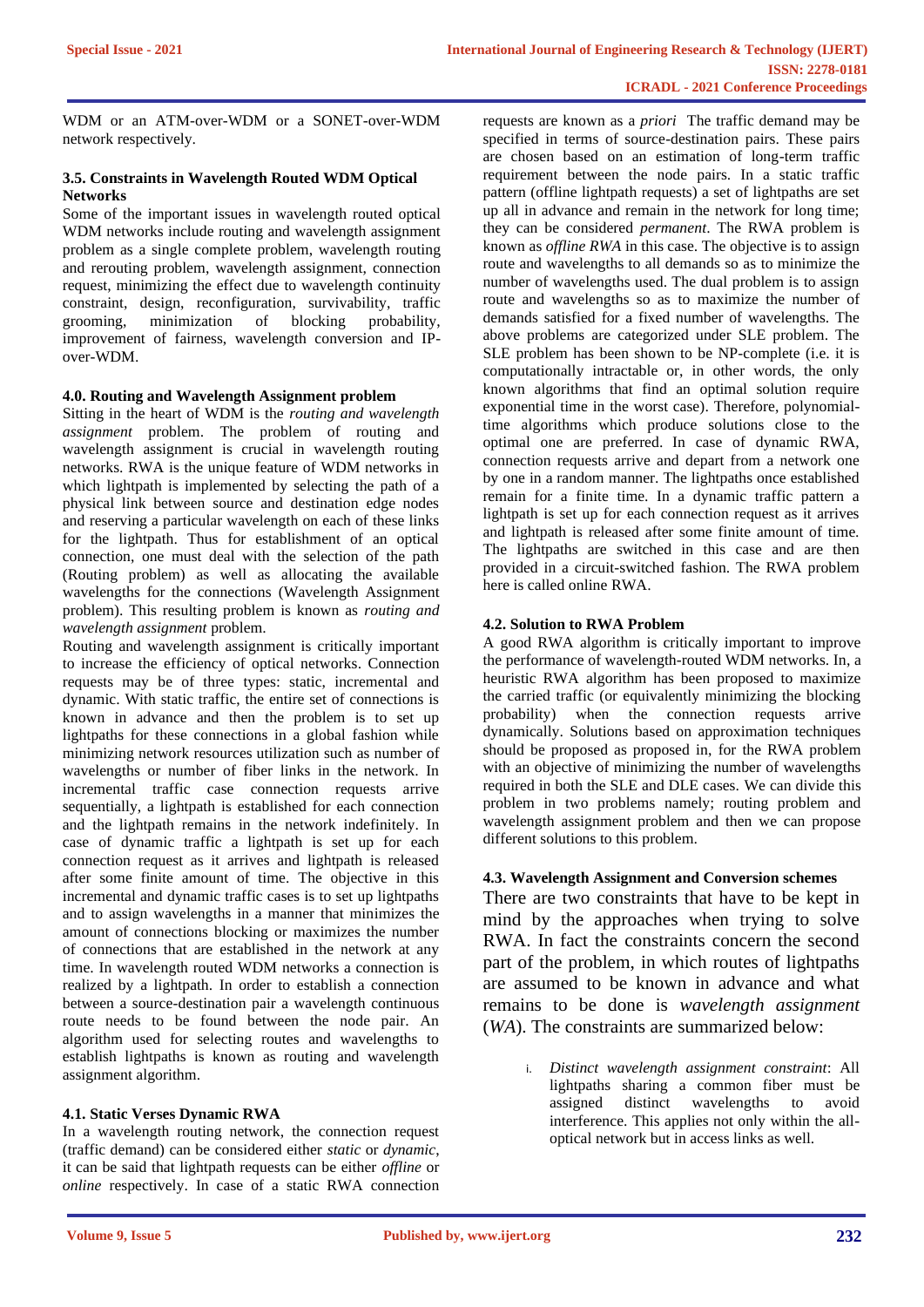ii. *Wavelength continuity constraint*: The wavelength assigned to each lightpath remains the same on all the links it traverses from source end-node to destination end-node.

The first constraint holds for solving wavelength assignment problem in any wavelength routing network. The second constraint applies only to the simple case of wavelength routing networks that have no wavelength conversion capability inside their nodes. Wavelength assignment is a unique feature in wavelength routed networks that distinguishes them from conventional networks.

Based on the order in which the wavelengths are searched, wavelength assignment methods are classified into *mostused, least-used, fixed-order* and *random-order*. In the mostused wavelength assignment method, wavelengths are searched in non-increasing order of their utilization in network. This method tries to pack the lightpaths so that more wavelength continuous routes are available for the request that arrives later. In the least used wavelength assignment method, wavelengths are searched in nondecreasing order of their utilization in the network. This method spreads the lightpaths over different wavelengths. The idea here is that a new request can find a shorter route and a free wavelength on it. The argument is that the mostused wavelength assignment method may tend to choose a longer route as it always prefers the most-used wavelength. In the fixed-order wavelength assignment method, the wavelengths are searched in a fixed order. The wavelengths may be indexed and the wavelength with the lowest index is examined first. In the random wavelength assignment method the wavelength is chosen randomly from the free wavelengths. The most-used and least-used wavelength assignment methods are preferred for networks with centralized control. The other two methods are preferred for the networks with distributed control. The numerical results reported in literature show that the most-used wavelength assignment method performs better than the least-used method and the fixed-order wavelength assignment method performs better than the random method.

One possible way to overcome the bandwidth loss caused by the wavelength continuity constraint is to use wavelength converters at the routing nodes. A wavelength converter is an optical device which is capable of shifting one wavelength to another wavelength. The capability of a wavelength converter is characterized by the degree of conversion. A converter which is capable of shifting a wavelength to any one of D wavelengths is said to have conversion degree D. The cost of a converter grows with the increasing conversion degree. A converter is said to have full degree of conversion when the conversion degree equals the number of wavelengths per fiber link. Otherwise, it is said to have partial or limited degree of conversion.

The basic function of the wavelength converter is to convert an input wavelength to possibly different output wavelengths within operational bandwidth of WDM systems in order to improve their overall efficiency and hence the reuse factor is increased. Wavelength converters are one of the important building blocks of any WDM system as they enable reuse of wavelengths in that system. This process is needed in order to increase the overall system bandwidth

and for wavelength routing. There are four possible forms of waveform conversion: full conversion, limited conversion, fixed conversion and sparse wavelength conversion. In full conversion type, any wavelength shifting is possible and therefore channels can be converted regardless of their wavelengths. In the limited conversion type, wavelength shifting is restricted so that not all combinations of channels may be connected. In the fixed conversion each channel may be connected to exactly one predetermined channel on all other links. Finally, in the sparse wavelength conversion, networks are comprised of a mixture of nodes having full and no wavelength conversion.

A WXC having one or more wavelength converters is called as a wavelength interchange cross connect. A node with wavelength conversion capability is called a Wavelength Converting (WC) node or a Wavelength Interchange (WI) node. A WDM network with WC node is called wavelength-convertible network. A node may have a maximum of  $F_{in}$  x *W* converters, where  $F_{in}$  is the number of full-degree converters, its performance reaches the best achievable. Since wavelength conversion is an immature extremely costly technology, it may not be economical to install wavelength converters at every node of a network. Rather, it may be more sensible to put wavelength converters at some but not all nodes in the network called *sparse wavelength conversion network.* 

## **4.4. Wavelength Routing and Rerouting Techniques**

There are a number of wavelength routing techniques proposed in literature. The important routing schemes considered in literature are *fixed routing*, *alternate routing*  and *exhaust routing*. In the *fixed routing scheme* only one route is provided for a node pair. Usually this route is chosen to be the shortest route. When a connection request arrives for a node pair the route fixed for that node pair is searched for the availability of a free wavelength. In the *alternate routing scheme* two or more routes are provided for a node pair. These routes are searched one by one in a predetermined order. Usually, these routes are ordered in non-decreasing order of their hop length. In the *exhaust routing scheme* all possible routes are searched for a node pair. The network state is represented as a graph and a shortest-path-finding algorithm is used on the graph. While the exhaust method yields the best performance when compared to the other two methods, it is computationally more complex. Similarly, the fixed routing method is simpler than alternate routing method but it yields poorer performance than the other. In, fixed routing, fixed alternate routing and some heuristics for wavelength assignment schemes have been proposed with the objective of minimizing the blocking probability for dynamically establishing lightpaths in response to a random pattern of arriving connection requests and connection holding times. Rerouting is a concept which was originally introduced in

the design of circuit-switched telephone networks. This is simply the action of switching an existing lightpath or connection from one route to another route without changing the source and destination. It has also been applied to optical WDM networks recently. A comprehensive survey of